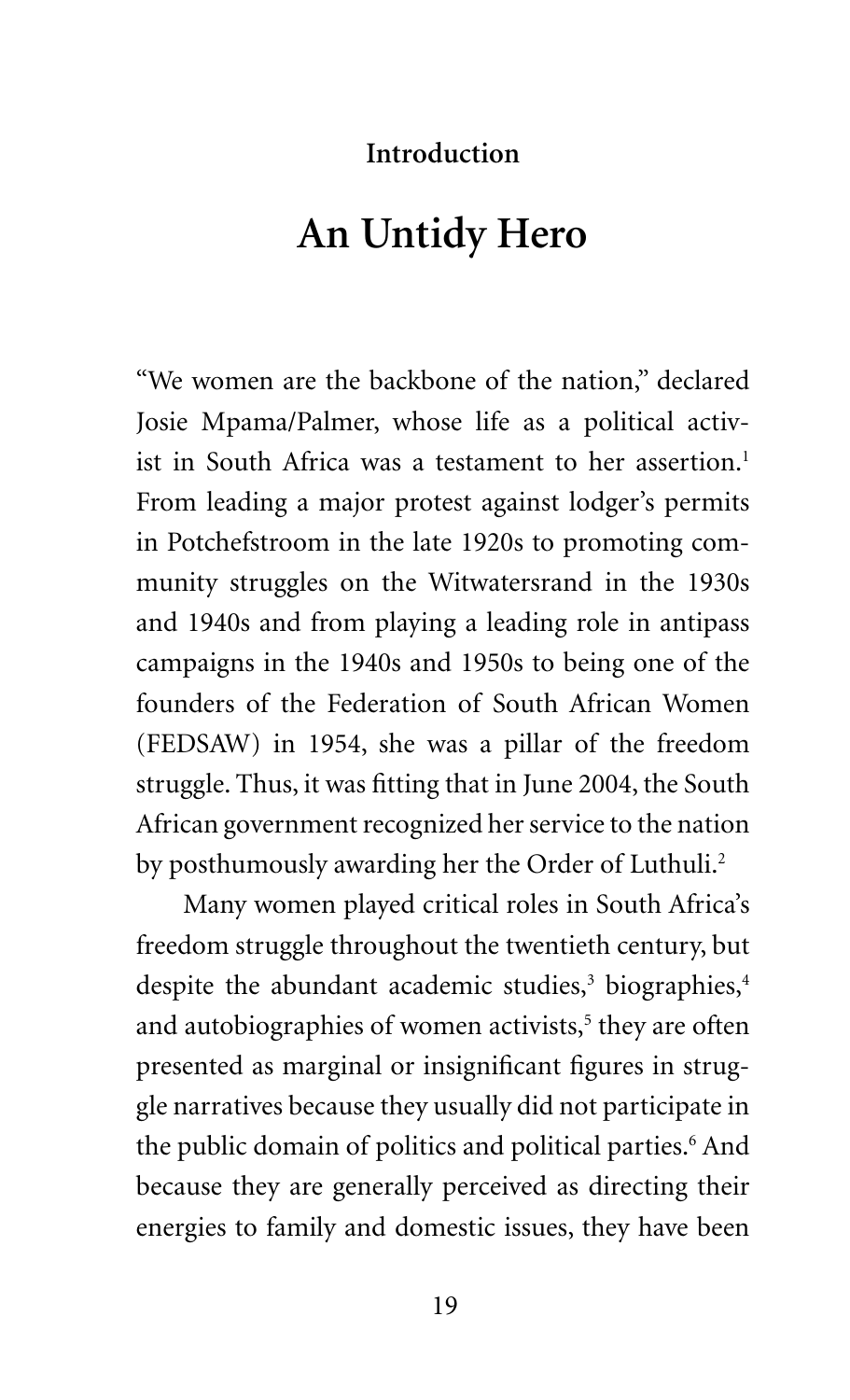presented as "mothers, wives, sisters, and daughters" rather than activists in their own right.

An exception to this rule is Josie Mpama/Palmer, who played many public roles as a political activist. Nomboniso Gasa has accurately called her "an untidy hero for those who want to present a one-sided view of history. She demonstrated a fierce sense of power and of organizing women independently."7 This biography is an attempt to narrate her life experiences and her contributions to the freedom struggle and how they add insight into our understanding of women's political lives.<sup>8</sup>

Josie's life sheds light on a number of issues. One is how her early life laid a foundation for issues she took on as a political activist. Josie was born in Potchefstroom less than a year after the end of the Anglo-Boer War (1899–1902) to a mixed-race woman and a Zulu man, a court interpreter whose views reflected those of the mission-educated black elite. After her parents divorced when she was seven, she was shuttled back and forth between different family members and had to find jobs as a domestic servant and seamstress. Her turbulent childhood taught her self-reliance and sensitized her as an adult to the need to protect both family and community.

In the late 1920s, she brought these concerns to her first experience in political activism: leading community protests that featured black women in Potchefstroom against an unpopular lodger's fee that undermined the stability and cohesion of black families. Standing up for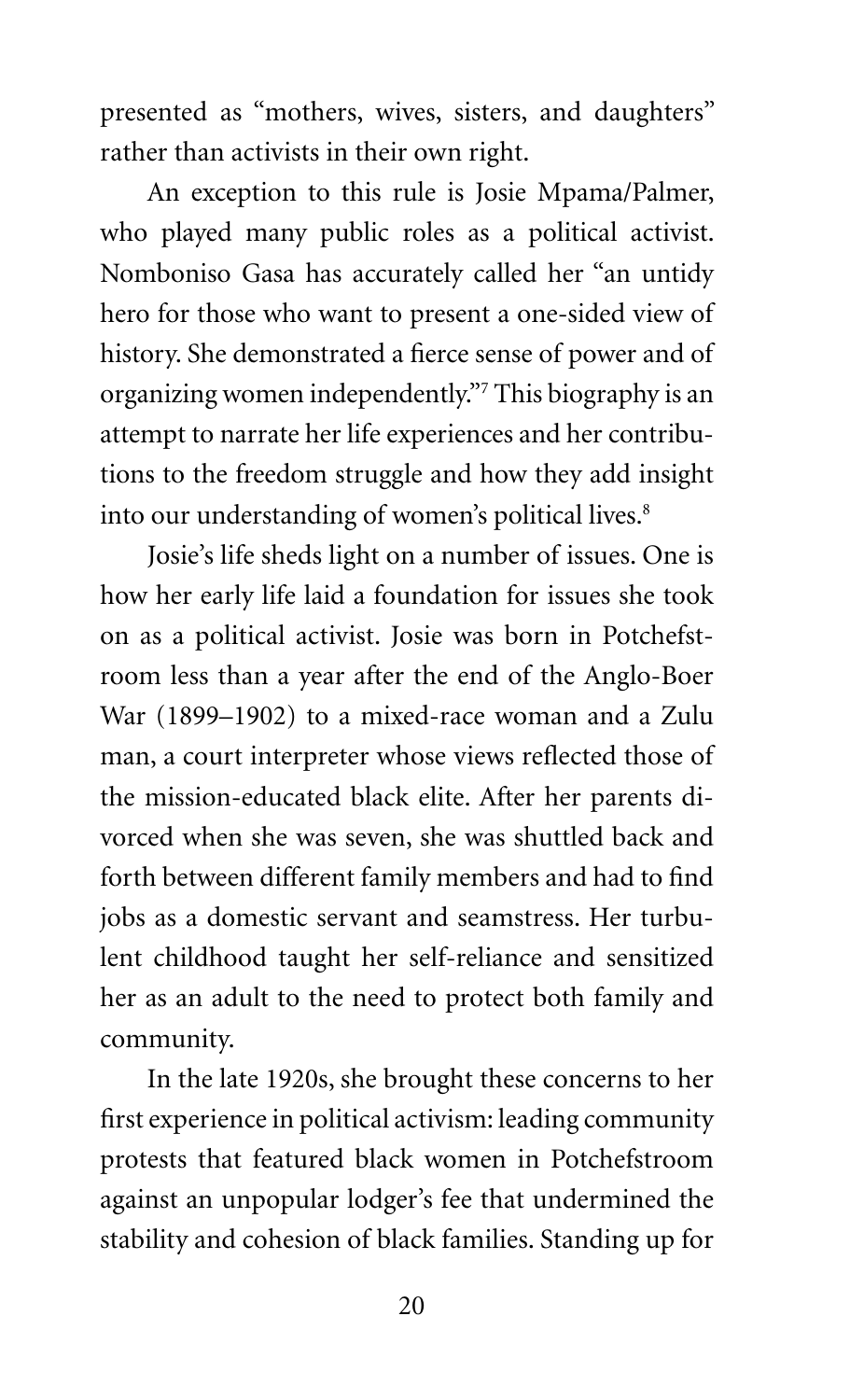black families and communities became her passion for the rest of her life.

The Potchefstroom protests exposed her to the Communist Party of South Africa (CPSA). She joined the party in 1928 and was the first black woman to play a prominent role in it. After moving in 1931 to Sophiatown, a black community in Johannesburg, she threw herself into CPSA organizing and resisting government repression. She took the remarkable step of traveling to the Soviet Union in 1935 to receive training at a Communist International (Comintern) school. The CPSA had been crippled by internal ideological disputes, and a Comintern commission called on her to testify at a dramatic hearing in Moscow that turned out to be a lifeand-death showdown between CPSA factions.

Although a disciplined Communist Party member, Josie held independent views and was not reluctant about candidly expressing her dissatisfaction in the 1930s with the party on issues such as the content of its newspaper, its declining membership, its relations with Christians, and the difficulty of organizing black and white workers in joint actions. Nevertheless, with the party on the brink of collapsing in the late 1930s, she took strong stances on preserving it and opposing a controversial proposal to split it into black and white wings.

African National Congress (ANC) narratives dominate much of the scholarship on South Africa's freedom struggle. Josie's political life offers a different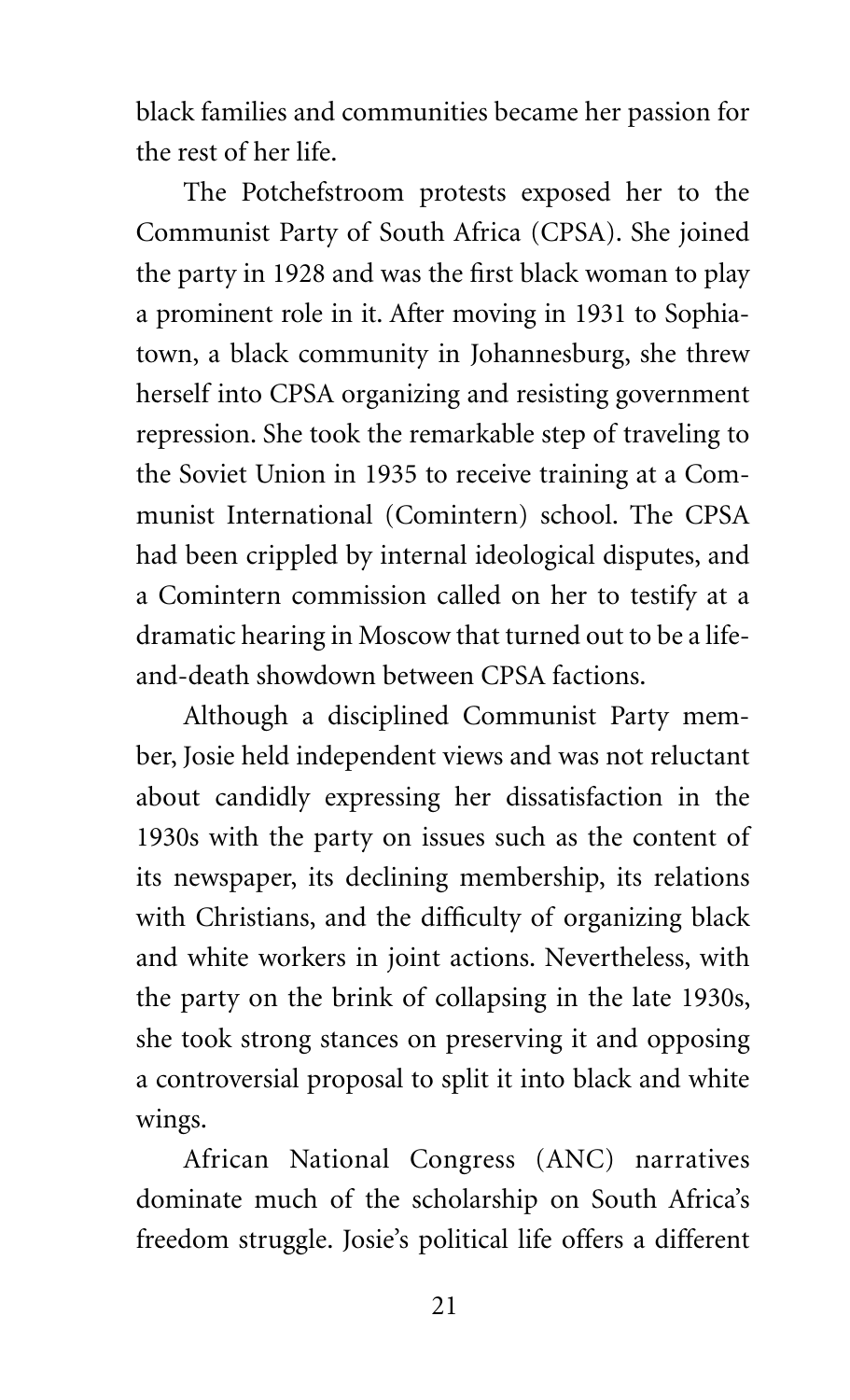perspective. The CPSA was her primary political home, and that determined how she participated in leading black political organizations of the time: the ANC, the All-African Convention (AAC), and the Non-European Unity Front (NEUF).

She engaged publicly in local and national struggles. In keeping with her defense of family and community, she defended black townships such as Alexandra from being torn apart and expelled by the Johannesburg municipal council and was a leading figure in a national antipass campaign from 1943 to 1945 organized by the CPSA and the ANC.

Josie engaged in gendered politics. Most black women involved in political issues operated on the margins of male-dominated black organizations. Highly critical of the patriarchal attitudes that hindered black women from actively participating in politics, she was an outspoken advocate for women's social equality and encouraged black women to become more involved in issues of direct relevance to them: high rents, beer brewing, pass laws, police raids, education, health care, high bus fares, and the protection of black communities from forced removals and evictions. She did not see defending family structures and livelihoods as defining women as mothers and homemakers or a retreat from public life but as a way of mobilizing them politically.

During the 1930s and 1940s, Josie's views evolved on how black women should relate to black men in political initiatives. Initially she supported women working